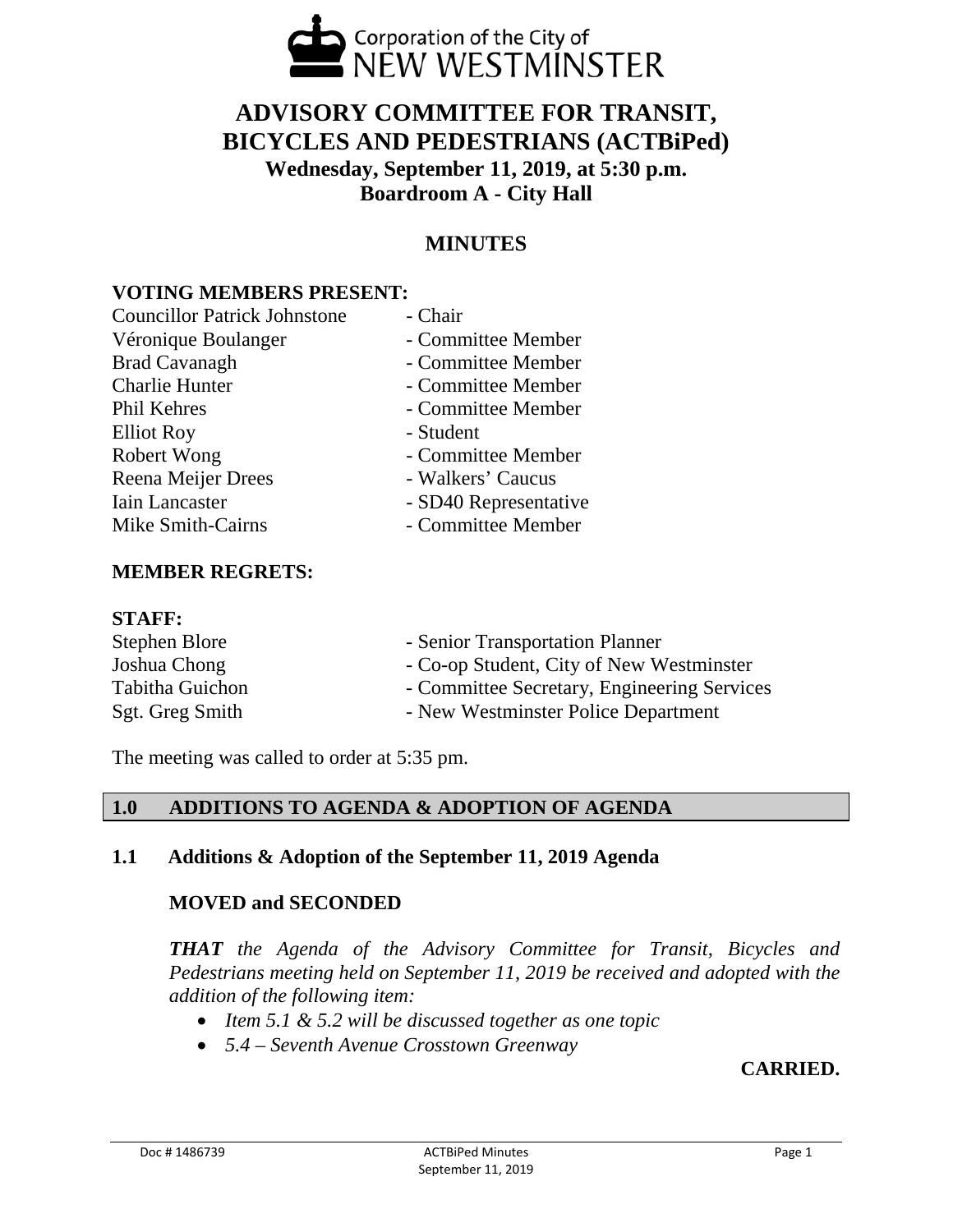All members of the Committee present voted in favour of the motion.

#### **2.0 ADOPTION OF MINUTES**

#### **2.1. Adoption of the Minutes of June 26, 2019**

#### **MOVED and SECONDED**

*THAT the Minutes of the Advisory Committee for Transit, Bicycles and Pedestrians meeting held on June 26, 2019 be received and adopted with the correction to the spelling of Qayqayt on page 3.* 

#### **CARRIED.**

All members of the Committee present voted in favour of the motion.

#### **3.0 PRESENTATIONS**

#### 3.1 **No items**

#### **4.0 UNFINISHED BUSINESS**

**4.1 Signal Policy 2019 (to replace "beg buttons") – Stephen Blore, Senior Transportation Planner**

Stephen Blore provided a presentation related to the signal policy 2019 (see attachment 1).

Discussion ensued and the committee provided the following comments and information:

- Members suggested that an audit of different types of intersections be done and then circulated to the committee
- Countdown timers are the best instead of the hand/walk signal
- Main theme is that pedestrians shouldn't have to press a button unless it is fundamentally required for the operation of that intersection
- In the policy document, consider using existing intersections as examples
- Members can bring forward areas where things work and where they don't to help understand
- Consider creating architypes
- What are the competing values and what would the compromises look like
- Document the lived experience somehow and be able to provide to staff
- Consider picking 2 intersections per neighbourhood and have members go and do homework on the locations and report back.
- Alternative was to consider picking a route
- This will be further discussed with staff with a follow up email with instructions going out to members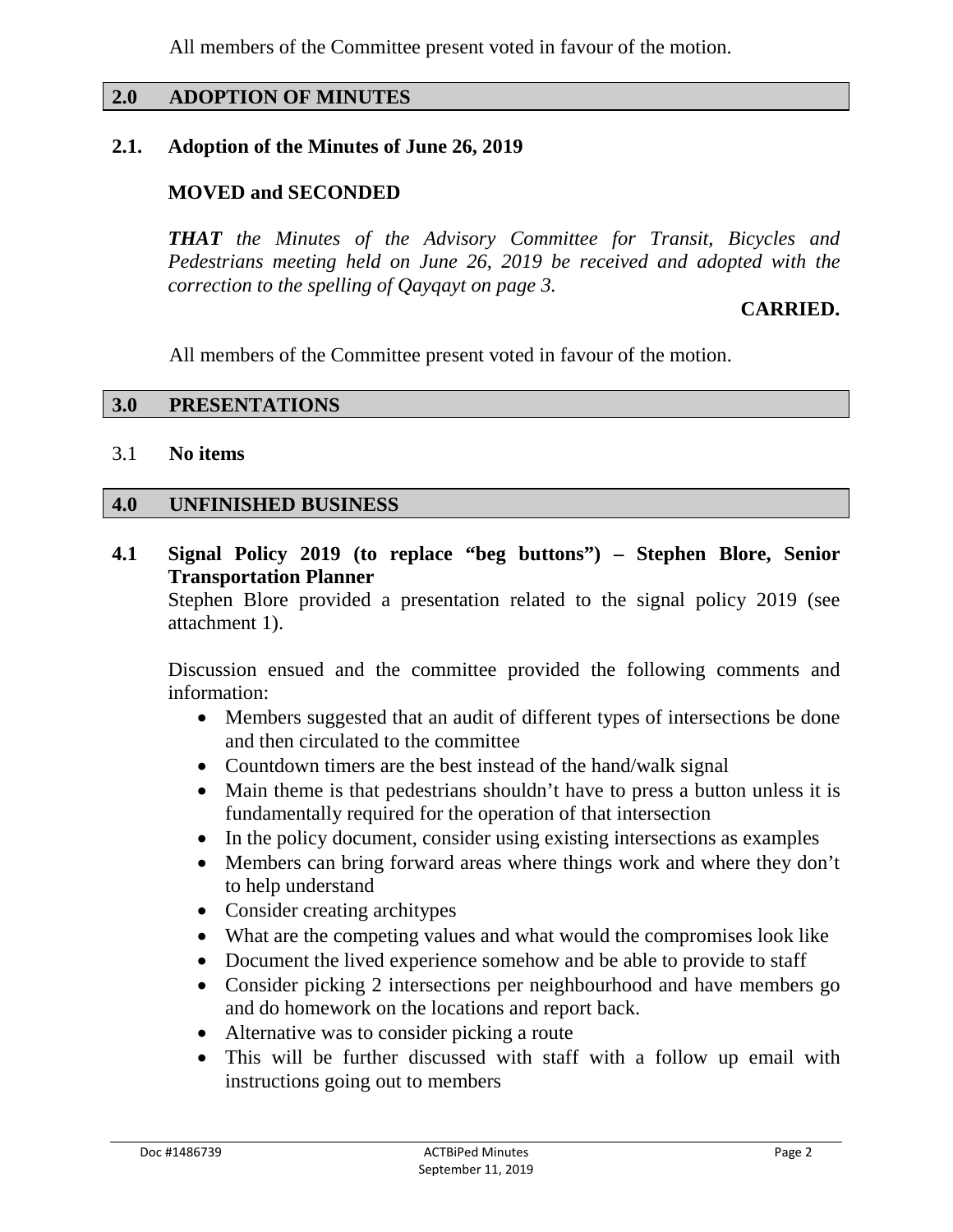#### **5.0 NEW BUSINESS**

## **5.1 2019 Grant Applications and Projects – Stephen Blore, Senior Transportation Planner & Joshua Chong, Co-op Student, City of New Westminster**

Stephen Blore provided an overview of the different opportunities that are available for the city. (See attachment 2).

Discussion ensued and the following comments were provided:

- HUB New West is trying to come up with some possibilities of coming up with a bike path in the area of NWSS
- This does not include small spot improvements
- TRIPP funding is for enhancements to their transit, not new bus shelters
- The OMR funds can only be used for road maintenance, not pedestrian enhancements
- The allocations are based on population

## **5.2 2020 Priorities & Grants – Stephen Blore, Senior Transportation Planner** This item was discussed as part of item 5.1

#### **5.3 2020 Pedestrian Crossing Improvements – Stephen Blore**

Stephen Blore provided a map that shows the different pedestrian crossings that the city has planned to review for 2020 (see attachment 3). This list includes the following considerations:

- 12<sup>th</sup> St at  $4<sup>th</sup>$  Ave: curb extension to shorten crossing at existing marked crosswalk
- Queens Ave at  $11<sup>th</sup>$  St: curb extensions to shorten crossing; improved refuge at median
- $10<sup>th</sup>$  St at Agnes St: marked crosswalk on east leg; curb and ramp improvements
- $8<sup>th</sup>$  St at Hamilton St: adding crosswalk to south leg of signaled intersection
- 700 block Princess: improving midblock crossing between Royal City Centre and strata's on north side
- $6<sup>th</sup>$  Ave at 4<sup>th</sup> St: possible curb extension to shorten crossing at existing marked crosswalk
- Clarkson St at Lorne Mews: installing marked crosswalk and ramp at midblock crossing
- E Royal Ave at Francis Way: installing crosswalk where one should have been installed through development

Discussion ensued and the following comments were provided:

- This list does not exclude other improvements through development
- Residents can send emails in to make suggestions for crossing improvements that they feel need to be looked at
- Members would like to view the whole list. It was asked if this could be brought back to the next meeting